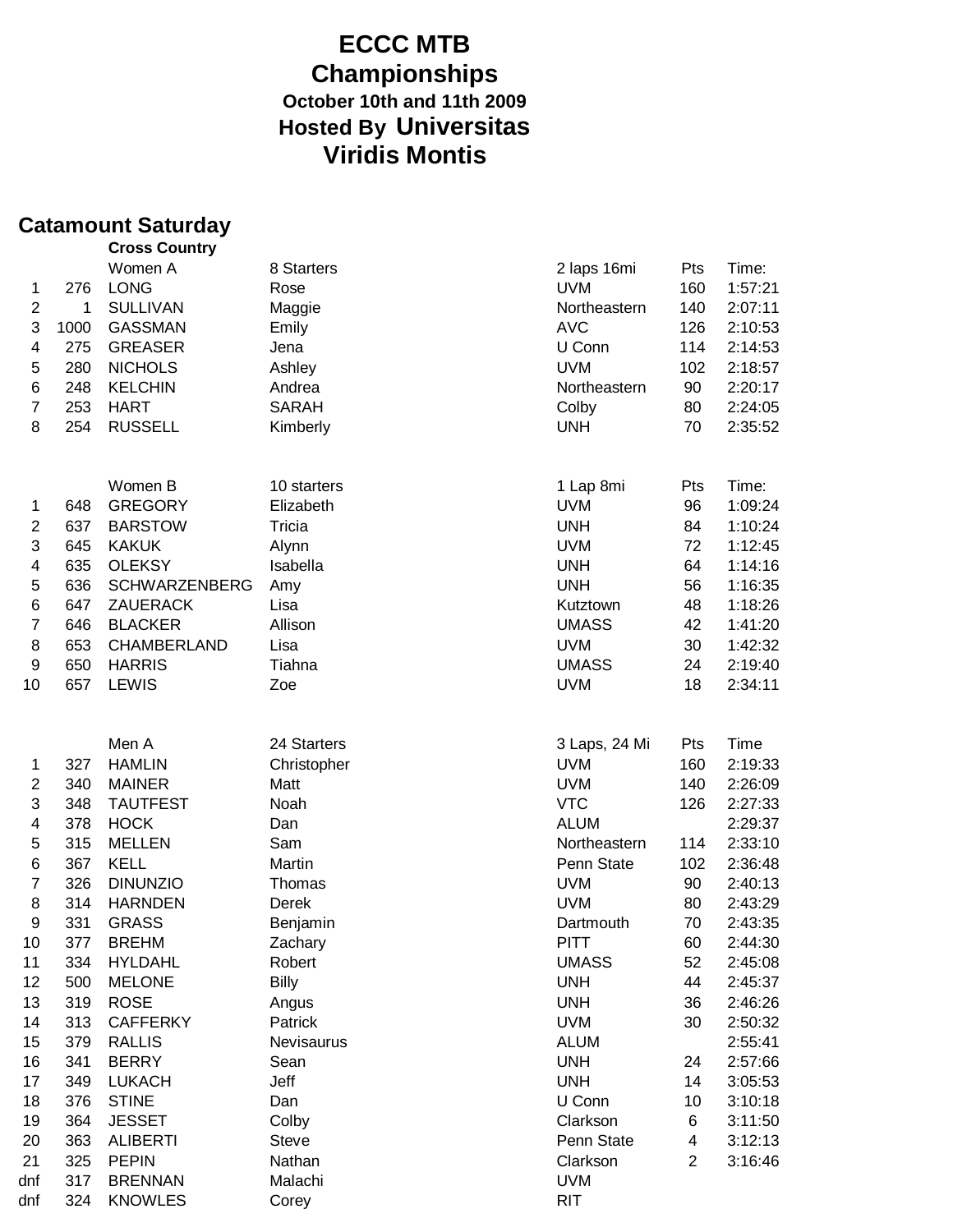| dnf | <b>DURRIN</b> | Jeremy |
|-----|---------------|--------|
|     |               |        |

UMASS

|                |     | Men B              | 22 starters    | 2 laps 16mi          | Pts                     | Time:    |
|----------------|-----|--------------------|----------------|----------------------|-------------------------|----------|
| 1              | 709 | <b>JASKIEWICZ</b>  | Colin          | <b>UVM</b>           | 96                      | 1:43:15  |
| 2              | 710 | <b>LOPEZ</b>       | Bernabe        | <b>McGill</b>        | 84                      | 1:47:48  |
| 3              | 713 | <b>GRUBER</b>      | David          | <b>McGill</b>        | 72                      | 1:49:03  |
| 4              | 823 | <b>SMITH</b>       | Carl           | <b>UVM</b>           | 64                      | 1:54:52  |
| 5              | 836 | <b>TYMAN</b>       | Devin          | Lehigh               | 56                      | 1:55:37  |
| $\,6$          | 818 | <b>IGO</b>         | Scott          | <b>UVM</b>           | 48                      | 1:57:13  |
| $\overline{7}$ | 830 | <b>CRONIN</b>      | Jeffrey        | <b>UMASS</b>         | 42                      | 2:00:03  |
| 8              | 824 | <b>FROTHINGHAM</b> | Michael        | <b>UNH</b>           | 30                      | 2:00:21  |
| 9              | 862 | <b>BUESSER</b>     | Collin         | Northeastern         | 24                      | 2:00:51  |
| 10             | 16  | <b>CONROY</b>      | Ryan           | Northeastern         | 18                      | 2:01:26  |
| 11             | 714 | <b>SUTTNER</b>     | Ethan          | Cornell              | 14                      | 2:01:30  |
| 12             | 716 | <b>YEZEFSKI</b>    | Todd           | <b>Tufts</b>         | 10                      | 2:01:58  |
| 13             | 900 | <b>SBORDONE</b>    | <b>Brandon</b> | <b>RIT</b>           | 6                       | 2:02:14  |
| 14             | 868 | <b>EBELING</b>     | Kyle           | Kutztown             | $\overline{\mathbf{4}}$ | 2:03:42  |
| 15             | 865 | <b>NILES</b>       | Toby           | <b>UVM</b>           | $\overline{2}$          | 2:04:20  |
| 16             | 712 | <b>BRIDI</b>       | Peter          | Lehigh               |                         | 2:06:32  |
| 17             | 835 | <b>DUNN</b>        | Patrick        | <b>RPI</b>           |                         | 2:08:42  |
| 18             | 711 | <b>CHIN</b>        | Michael        | <b>UVM</b>           |                         | 2:11:26  |
| 19             | 829 | <b>BROWNING</b>    | Zachary        | <b>RIT</b>           |                         | 2:15:16  |
| 20             | 867 | <b>FRYE</b>        | Ben            | <b>VTC</b>           |                         | 2:18:56  |
| 21             | 374 | <b>RUBELL</b>      | Jonathon       | <b>UVM</b>           |                         | 2:19:05  |
| 22             | 834 | <b>SHANKAR</b>     | <b>Steve</b>   | <b>RPI</b>           |                         | 2:22:09  |
|                |     |                    |                |                      |                         |          |
|                |     | Men C              | 25 Starters    | 1 Lap, 8mi           | Pts                     | Time:    |
| 1              | 991 | <b>OWENS</b>       | Charles        | Citizen              |                         | 57:36:00 |
| 2              | 921 | PARASCANDOLA       | James          | <b>RIT</b>           | 64                      | 59:18    |
| 3              | 930 | <b>BALDWIN</b>     | Tristan        | <b>UVM</b>           | 48                      | 59:35    |
| 4              | 995 | <b>MARCUS</b>      | Dylan          | <b>UVM</b>           | 36                      | 59:35    |
| 5              | 945 | <b>SMITH</b>       | Taylor         | <b>UNH</b>           | 30                      | 59:48    |
| 6              | 941 | <b>BRADFORD</b>    | Kyle           | <b>UVM</b>           | 24                      | 1:00:06  |
| $\overline{7}$ | 997 | <b>PIEPMEIER</b>   | Logan          | <b>UVM</b>           | 18                      | 1:00:07  |
| 8              | 339 | <b>FOSTER</b>      | <b>Stuart</b>  | Northeastern         | 14                      | 1:00:08  |
| 9              | 913 | <b>BERGMAN</b>     | Jon            | <b>UVM</b>           | 10                      | 1:01:09  |
|                |     |                    |                | <b>Slippery Rock</b> |                         |          |
| 10             | 947 | <b>BAILEY</b>      | Justin         | University           | 8                       | 1:01:21  |
| 11             | 841 | <b>SCHNEIDER</b>   | Marc           | U Conn               | 6                       | 1:03:25  |
| 12             | 655 | <b>SONDLER</b>     | Harry          | Clarkson             | 4                       | 1:03:25  |
| 13             | 654 | <b>CLEMENCE</b>    | Benjamin       | Rensselear           | $\overline{2}$          | 1:03:33  |
| 14             | 905 | <b>NORTON</b>      | Joel           | Northeastern         | 0                       | 1:05:04  |
| 15             | 338 | <b>ESTRICH</b>     | Ben            | Northeastern         | 0                       | 1:05:34  |
| 16             | 951 | <b>CZAJA</b>       | William        | U Conn               | 0                       | 1:05:34  |
| 17             | 998 | <b>SAFFARI</b>     | Arvand         | <b>McGill</b>        | 0                       | 1:07:19  |
| 18             | 903 | <b>MEISSNER</b>    | Robert         | Northeastern         | $\Omega$                | 1:07:31  |
| 19             | 996 | <b>STUCZKU</b>     | <b>Brandon</b> | <b>WPI</b>           |                         | 1:07:38  |
| 20             | 910 | <b>ST DENIS</b>    | Martin         | U Conn               |                         | 1:10:35  |
| 21             | 906 | <b>ALMEIDA</b>     | David          | Northeastern         |                         | 1:10:35  |
| 22             | 915 | <b>MITCHELL</b>    | Chris          | <b>UNH</b>           |                         | 1:10:35  |
| 23             | 994 | <b>SAHAGIAN</b>    | Luke           | Lehigh               |                         | 1:10:39  |
| 24             | 838 | <b>SEILS</b>       | Drew           | U Conn               |                         | 1:12:38  |
| 25             | 909 | <b>ARROYO</b>      | Charles        | <b>Boston C</b>      |                         | 1:16:05  |
| 26             | 656 | <b>SOWINSKI</b>    | Collin         | Rensselear           |                         | 1:29:38  |

**DUEL SLALOM**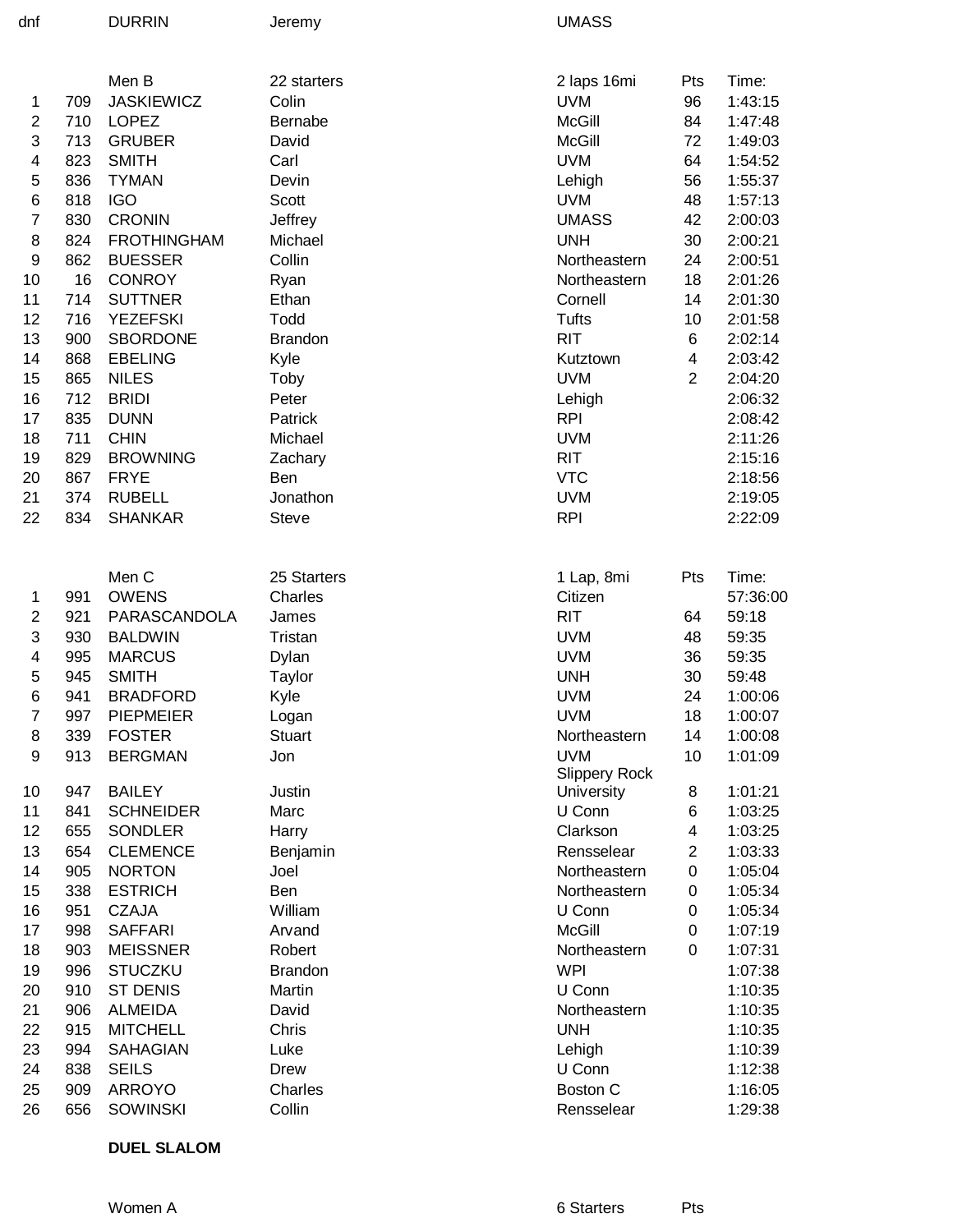| 1                        | 276                      | <b>LONG</b>                                                                        | Rose                                       | <b>UVM</b>                                                         | 160                           |
|--------------------------|--------------------------|------------------------------------------------------------------------------------|--------------------------------------------|--------------------------------------------------------------------|-------------------------------|
| 2                        | 1                        | <b>SULLIVAN</b>                                                                    | Maggie                                     | Northeastern                                                       | 140                           |
| 3                        | 248                      | <b>KELCHIN</b>                                                                     | Andrea                                     | Northeastern                                                       | 126                           |
| 4                        | 258                      | <b>MINOR</b>                                                                       | Anne                                       | Clarkson                                                           | 114                           |
| 5                        | 275                      | <b>GREASER</b>                                                                     | Jena                                       | U Conn                                                             | 102                           |
| 6                        | 280                      | <b>NICHOLS</b>                                                                     | Ashley                                     | <b>UVM</b>                                                         | 90                            |
| 1<br>2<br>3<br>4         | 648<br>636<br>635<br>645 | Women B<br><b>GREGORY</b><br><b>SCHWARZENBERG</b><br><b>OLEKSY</b><br><b>KAKUK</b> | Elizabeth<br>Amy<br>Isabella<br>Alynn      | 4 Starters<br><b>UVM</b><br><b>UNH</b><br><b>UNH</b><br><b>UVM</b> | Pts<br>96<br>84<br>72<br>64   |
|                          |                          | Men A                                                                              | 21 Starters                                |                                                                    | Pts                           |
| 1                        | 315                      | <b>MELLEN</b>                                                                      | Sam                                        | Northeastern                                                       | 160                           |
| $\overline{2}$           | 16                       | <b>CONROY</b>                                                                      | Ryan                                       | Northeastern                                                       | 140                           |
| 3                        | 318                      | <b>LINTILHAC</b>                                                                   | William                                    | <b>UVM</b>                                                         | 126                           |
| 4                        | 850                      | <b>GAMBARDELLA</b>                                                                 | David                                      | U Conn                                                             | 114                           |
| 5                        | 500                      | <b>MELONE</b>                                                                      | <b>Billy</b>                               | <b>UNH</b>                                                         | 102                           |
| 6                        | 358                      | <b>WELLS</b>                                                                       | Justin                                     | Wentworth                                                          | 90                            |
| $\overline{7}$           | 366                      | <b>KEHS</b>                                                                        | Joshua                                     | Clarkson                                                           | 80                            |
| 8                        | 342                      | <b>CLARK</b>                                                                       | Caldwell                                   | <b>UVM</b>                                                         | 70                            |
| 9                        | 337                      | <b>ROSENFELD</b>                                                                   | Timothy                                    | <b>UVM</b>                                                         | 60                            |
| 10                       | 322                      | <b>OLIVER</b>                                                                      | Jack                                       | <b>UVM</b>                                                         | 52                            |
| 11                       | 826                      | <b>DEPREY</b>                                                                      | Daryl                                      | <b>UVM</b>                                                         | 44                            |
| 12                       | 380                      | <b>MCGONIGAL</b>                                                                   | Matt                                       | Clarkson                                                           | 36                            |
| 13                       | 338                      | <b>ESTRICH</b>                                                                     | Ben                                        | Northeastern                                                       | 30                            |
| 14                       | 339                      | <b>FOSTER</b>                                                                      | <b>Stuart</b>                              | Northeastern                                                       | 24                            |
| 15                       | 903                      | <b>MEISSNER</b>                                                                    | Robert                                     | Northeastern                                                       | 18                            |
| 16                       | 354                      | <b>FRANCO</b>                                                                      | Samuel                                     | U Conn                                                             | 14                            |
| 17                       | 365                      | <b>MCANDREW</b>                                                                    | Alex                                       | Clarkson                                                           | 10                            |
| 18<br>19<br>20           | 350<br>902<br>377        | <b>CLEMENZI</b><br><b>HILLS</b><br><b>BREHM</b>                                    | Joseph<br>Ben<br>Zachary                   | <b>UMASS</b><br>Northeastern<br><b>PITT</b>                        | 6<br>4<br>$\overline{2}$<br>0 |
| 21                       | 355                      | <b>SULLIVAN</b>                                                                    | Connor                                     | U Conn                                                             |                               |
| 1<br>$\overline{2}$<br>3 | 718<br>708<br>881        | Men B<br><b>HASKINS</b><br><b>SCOTT</b><br><b>CURRAN</b>                           | 26 Starters<br>Cullen<br>Alexander<br>Sean | Clarkson<br>Northeastern<br>Wentworth                              | Pts<br>96<br>84<br>72         |
| 4                        | 842                      | <b>FOSTER</b>                                                                      | Joseph                                     | U Conn                                                             | 64                            |
| 5                        | 717                      | <b>ETERNO</b>                                                                      | Austin                                     | <b>UVM</b>                                                         | 56                            |
| 6                        | 848                      | <b>DAVIS</b>                                                                       | Joe                                        | U Conn                                                             | 26                            |
| $\overline{7}$           | 300                      | <b>DICK</b>                                                                        | Alexander                                  | Northeastern                                                       | 42                            |
| 8                        | 827                      | <b>MEGILL</b>                                                                      | Robin                                      | <b>UVM</b>                                                         | 30                            |
| 9                        | 953                      | <b>MICHAUD</b>                                                                     | Craig                                      | Wentworth                                                          | 24                            |
| 10                       | 822                      | <b>VARGAS</b>                                                                      | Wyatt                                      | <b>UVM</b>                                                         | 18                            |
| 11                       | 852                      | <b>LAPLANTE</b>                                                                    | Shaun                                      | <b>UMASS</b>                                                       | 14                            |
| 12                       | 841                      | <b>SCHNEIDER</b>                                                                   | Marc                                       | U Conn                                                             | 10                            |
| 13                       | 846                      | <b>MIELE</b>                                                                       | Anthony                                    | U Conn                                                             | 6                             |
| 14                       | 941                      | <b>BRADFORD</b>                                                                    | Kyle                                       | <b>UVM</b>                                                         | 4                             |
| 15                       | 833                      | <b>CARBERRY</b>                                                                    | <b>Brendan</b>                             | Clarkson                                                           | $\overline{2}$                |
| 16                       | 869                      | COX                                                                                | William                                    | <b>UVM</b>                                                         | 0                             |
| 17                       | 719                      | <b>CZAJA</b>                                                                       | William                                    | U Conn                                                             | 0                             |
| 18                       | 882                      | <b>WILLIAMS</b>                                                                    | Timothy                                    | Wentworth                                                          | 0                             |

19 900 SBORDONE Brandon RIT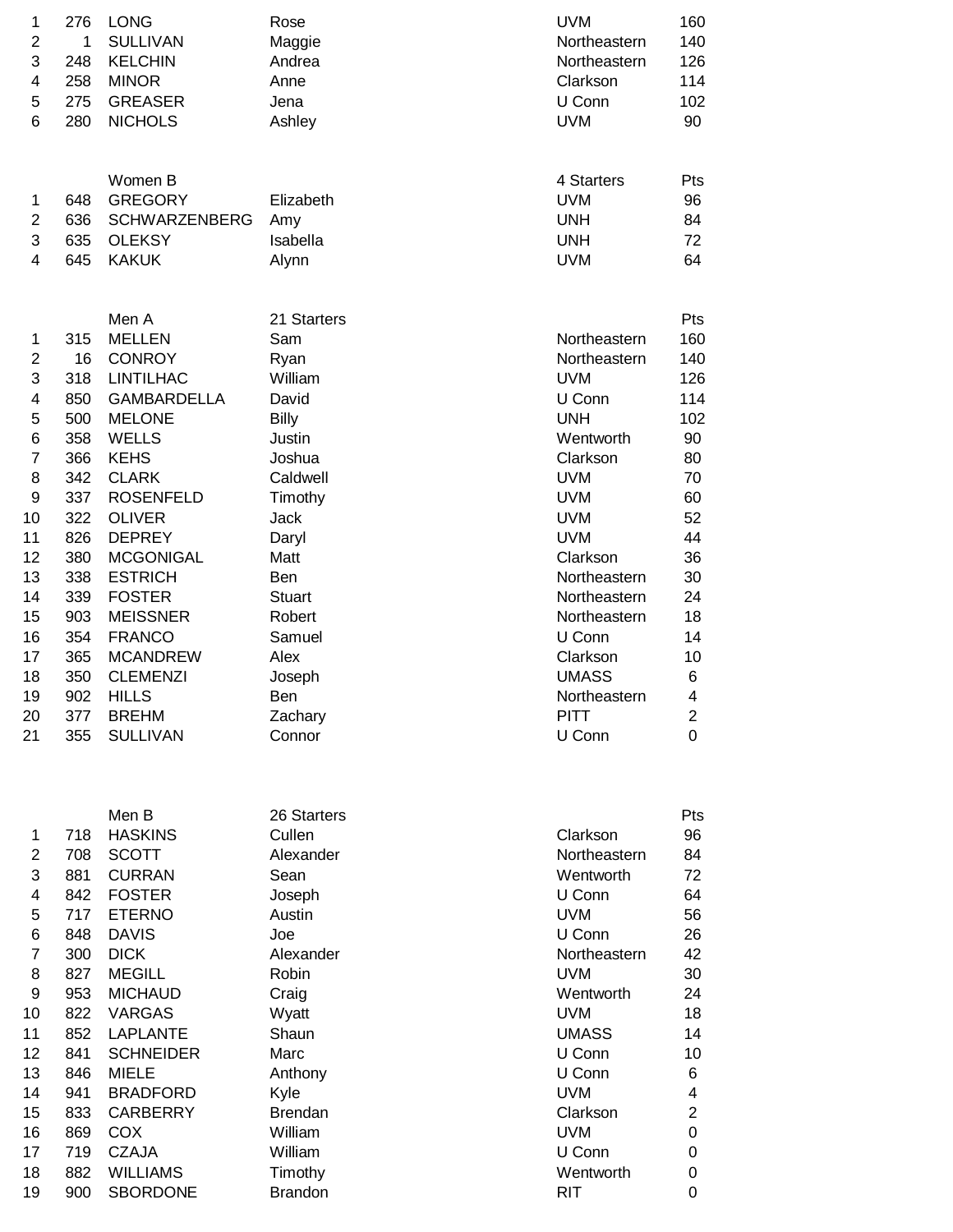| 20 | 705 | <b>SPENCER</b>  | Lee      | <b>UVM</b> | $\Omega$ |
|----|-----|-----------------|----------|------------|----------|
| 21 | 829 | <b>BROWNING</b> | Zachary  | <b>RIT</b> | $\Omega$ |
| 22 | 835 | <b>DUNN</b>     | Patrick  | <b>RPI</b> | $\Omega$ |
| 23 | 921 | PARASCANDOLA    | James    | <b>RIT</b> | $\Omega$ |
| 24 | 840 | SOLOWAY         | Benjamin | U Conn     | 0        |
| 25 | 838 | <b>SEILS</b>    | Drew     | U Conn     | $\Omega$ |
| 26 |     | 715 TOWNSHEND   | Greg     | <b>RIT</b> | 0        |
|    |     |                 |          |            |          |

|                |     | Men C              | 27 Starters    |               | Pts            |
|----------------|-----|--------------------|----------------|---------------|----------------|
| 1              | 853 | <b>KLEIN</b>       | Nelson         | <b>UMASS</b>  | 64             |
| 2              | 988 | <b>BALZANO</b>     | Thomas         | <b>UCONN</b>  | 48             |
| 3              | 710 | <b>LOPEZ</b>       | <b>Bernabe</b> | McGill        | 36             |
| 4              | 655 | <b>SONDLER</b>     | Harry          | Clarkson      | 30             |
| 5              | 818 | <b>IGO</b>         | Scott          | <b>UVM</b>    | 24             |
| 6              | 992 | <b>JAMESON</b>     | Noel           | <b>UVM</b>    | 18             |
| $\overline{7}$ | 909 | <b>ARROYO</b>      | Charles        | Boston C      | 14             |
| 8              | 703 | <b>VAN VRANKEN</b> | Cooper         | <b>UVM</b>    | 10             |
| 9              | 984 | <b>HORT</b>        | Alexander      | <b>UVM</b>    | 8              |
| 10             | 658 | <b>PETTERSON</b>   | Sean           | <b>RIT</b>    | 6              |
| 11             | 817 | <b>BARTER</b>      | Patrick        | Dartmouth     | 4              |
| 12             | 990 | <b>MOJCHER</b>     | Alex           | <b>UMASS</b>  | $\overline{2}$ |
| 13             | 945 | <b>SMITH</b>       | Taylor         | <b>UNH</b>    | 0              |
| 14             | 915 | <b>MITCHELL</b>    | Chris          | <b>UNH</b>    | 0              |
| 15             | 863 | <b>ROPER</b>       | John           | Northeastern  | 0              |
| 16             | 906 | <b>ALMEIDA</b>     | David          | Northeastern  | 0              |
| 17             | 862 | <b>BUESSER</b>     | Collin         | Northeastern  | 0              |
| 18             | 349 | <b>LUCACH</b>      | Jeff           | <b>UNH</b>    | 0              |
| 19             | 949 | <b>MASON</b>       | Riley          | Northeastern  | 0              |
| 20             | 930 | <b>BALDWIN</b>     | Tristan        | <b>UVM</b>    | 0              |
| 21             | 995 | <b>MARCUS</b>      | Dylan          | <b>UVM</b>    | 0              |
| 22             | 974 | <b>BARTHOL</b>     | Erik           | Lehigh        | 0              |
| 23             | 998 | <b>SAFFARI</b>     | Arvand         | <b>McGill</b> | 0              |
| 24             | 709 | <b>JASKIEWICZ</b>  | Colin          | <b>UVM</b>    | 0              |
| 25             | 946 | <b>GOLDMAN</b>     | Mathew         | <b>UVM</b>    | 0              |
| 26             | 997 | <b>PIEPMEIER</b>   | Logan          | <b>UVM</b>    | 0              |
| 27             | 327 | <b>HAMLIN</b>      | Christopher    | <b>UVM</b>    |                |

|   | Alum     |
|---|----------|
| 1 | Trumpore |
| 2 | Micky    |
| 3 | Garson   |
| 4 | Will     |
| 5 | Ben      |
| 6 | Slim     |

**Sugarbush Sunday**

7 253 HART SARAH

# **6 Starters**

#### **STXC** Women A 5 laps 1 275 GREASER Jena 2 1 SULLIVAN Maggie 3 276 LONG Rose 4 248 KELCHIN Andrea 5 1000 GASSMAN Emily 6 254 RUSSELL Kimberly

| 8 Starters   | Pts | time:       |
|--------------|-----|-------------|
| U Conn       | 160 | 28:34       |
| Northeastern | 140 | 30:49       |
| UVM          | 126 | 31:43       |
| Northeastern | 114 | 34:36       |
| AVC          | 102 | minus 1 lap |
| UNH          | 90  | minus 1 lap |
| Colby        | 80  | minus 1 lap |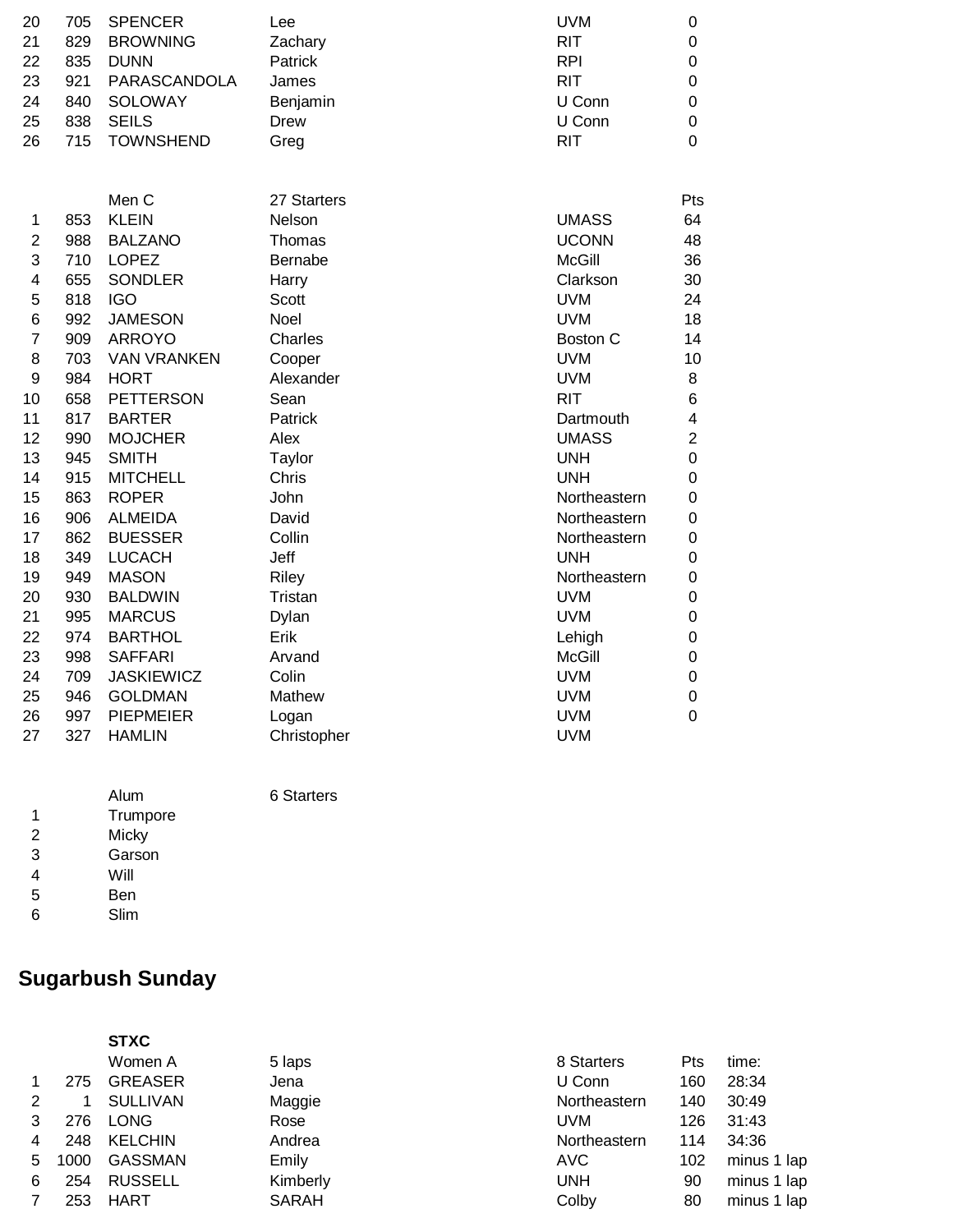| 8                       | 280 | <b>NICHOLS</b>          | Ashley            | <b>UVM</b>                | 70             | minus 2 lap    |
|-------------------------|-----|-------------------------|-------------------|---------------------------|----------------|----------------|
|                         |     |                         |                   |                           |                |                |
|                         |     | Women B                 | 3 laps            | 7 Starters                | Pts            | time:          |
| 1                       | 637 | <b>BARSTOW</b>          | Tricia            | <b>UNH</b>                | 96             | 21:29          |
| $\boldsymbol{2}$        | 636 | <b>SCHWARZENBERG</b>    | Amy               | <b>UNH</b>                | 84             | 22:19          |
| 3                       | 635 | <b>OLEKSY</b>           | Isabella          | <b>UNH</b>                | 72             | 23:01          |
| 4                       | 645 | <b>KAKUK</b>            | Alynn             | <b>UVM</b>                | 64             | 24:27          |
| 5                       | 653 | CHAMBERLAND             | Lisa              | <b>UVM</b>                | 56             | 25:35          |
| 6                       | 646 | <b>BLACKER</b>          | Allison           | <b>UMASS</b>              | 48             | minus 1 lap    |
| $\overline{7}$          | 650 | <b>HARRIS</b>           | Tiahna            | <b>UMASS</b>              | 42             | minus 1 lap    |
|                         |     | Men A                   |                   | 17 Starters               | Pts            | time:          |
| 1                       | 327 | <b>HAMLIN</b>           | Christopher       | <b>UVM</b>                | 160            | 35:40          |
| $\boldsymbol{2}$        | 348 | <b>TAUTFEST</b>         | Noah              | <b>VTC</b>                | 140            | 37:23          |
| 3                       | 367 | <b>KELL</b>             | Martin            | Penn State                | 126            | 39:15          |
| 4                       | 326 | <b>DINUNZIO</b>         | Thomas            | <b>UVM</b>                | 114            | 40:07          |
| 5                       | 334 | <b>HYLDAHL</b>          | Robert            | <b>UMASS</b>              | 102            | minus 1 lap    |
| 6                       | 325 | <b>PEPIN</b>            | Nathan            | Clarkson                  | 90             | minus 1 lap    |
| $\overline{\mathbf{7}}$ | 314 | <b>HARNDEN</b>          | Derek             | <b>UVM</b>                | 80             | minus 1 lap    |
| 8                       | 377 | <b>BREHM</b>            | Zachary           | <b>PITT</b>               | 70             | minus 1 lap    |
| 9                       | 319 | <b>ROSE</b>             | Angus             | <b>UNH</b>                | 60             | minus 2 laps   |
| 10                      | 363 | <b>ALIBERTI</b>         | <b>Steve</b>      | Penn State                | 52             | minus 2 laps   |
| 11                      | 313 | <b>CAFFERKY</b>         | Patrick           | <b>UVM</b>                | 44             | minus 2 laps   |
| 12                      | 349 | <b>LUKACH</b>           | Jeff              | <b>UNH</b>                | 36             | minus 2 laps   |
| 13                      | 341 | <b>BERRY</b>            | Sean              | <b>UNH</b>                | 30             | minus 2 laps   |
| 14                      | 317 | <b>BRENNAN</b>          | Malachi           | <b>UVM</b>                | 24             | minus 2 laps   |
| 15                      | 376 | <b>STINE</b>            | Dan               | U Conn                    | 18             | minus 2 laps   |
| dnf                     | 340 | <b>MAINER</b>           | Matt              | <b>UVM</b>                |                | dnf            |
| dnf                     | 370 | <b>DURRIN</b>           | Jeremy            | <b>UMASS</b>              |                | dnf            |
|                         |     |                         |                   |                           |                |                |
|                         |     | Men B                   | 4 laps            | 8 Starters                | Pts            | time:          |
| 1                       | 836 | <b>TYMAN</b>            | Devin             | Lehigh                    | 96             | 19:24          |
| $\overline{\mathbf{c}}$ | 818 | <b>IGO</b>              | Scott             | <b>UVM</b>                | 84             | 20:32          |
| 3                       | 824 | <b>FROTHINGHAM</b>      | Michael           | <b>UNH</b>                | 72             | 21:24          |
| 4                       | 863 | <b>ROPER</b>            | John              | Northeastern              | 64             | 21:37          |
| 5                       | 862 | <b>BUESSER</b>          | Collin            | Northeastern              | 56             | 22:55          |
| 6                       | 714 | <b>SUTTNER</b>          | Ethan             | Cornell                   | 48             | 23:03          |
| $\overline{7}$          | 900 | <b>SBORDONE</b>         | <b>Brandon</b>    | <b>RIT</b>                | 42             | 23:04          |
| 8                       | 865 | <b>NILES</b>            | Toby              | <b>UVM</b>                | 30             | minus 1 lap    |
|                         |     |                         |                   |                           |                |                |
|                         | 930 | Men C<br><b>BALDWIN</b> | 4 laps<br>Tristan | 11 Starters<br><b>UVM</b> | Pts<br>64      | Time:<br>20:06 |
| 1                       |     |                         |                   |                           |                |                |
| $\overline{c}$<br>3     | 913 | <b>BERGMAN</b>          | Jon               | <b>UVM</b>                | 48             | 20:14          |
|                         | 945 | <b>SMITH</b>            | Taylor            | <b>UNH</b>                | 36             | 20:59          |
| 4                       | 991 | <b>OWENS</b>            | Charles           | Citizen                   |                | 22:06          |
| 5                       | 915 | <b>MITCHELL</b>         | Chris             | <b>UNH</b>                | 30             | 22:12          |
| 6                       | 921 | PARASCANDOLA            | James             | <b>RIT</b>                | 24             | 23:48          |
| $\overline{7}$          | 992 | <b>JAMESON</b>          | Noel              | <b>UVM</b>                | 18             | 24:38          |
| $\bf 8$                 | 905 | <b>NORTON</b>           | Joel              | Northeastern              | 14             | 25:55          |
| $\boldsymbol{9}$        | 996 | <b>STUCZKU</b>          | <b>Brandon</b>    | <b>WPI</b>                | 10             | minus 1 lap    |
| 10                      | 999 | <b>HENDERSON</b>        | Carlton           | <b>UMASS</b>              | 8              | minus 1 lap    |
| 11                      | 906 | <b>ALMEIDA</b>          | David             | Northeastern              | 6              | minus 2 laps   |
| 14                      | 317 | <b>BRENNAN</b>          | Malachi           | <b>UVM</b>                | 4              | minus 2 laps   |
| 15                      | 376 | <b>STINE</b>            | Dan               | U Conn                    | $\overline{2}$ | minus 2 laps   |
| dnf                     | 340 | <b>MAINER</b>           | Matt              | <b>UVM</b>                |                | dnf            |
| dnf                     | 370 | <b>DURRIN</b>           | Jeremy            | <b>UMASS</b>              |                | dnf            |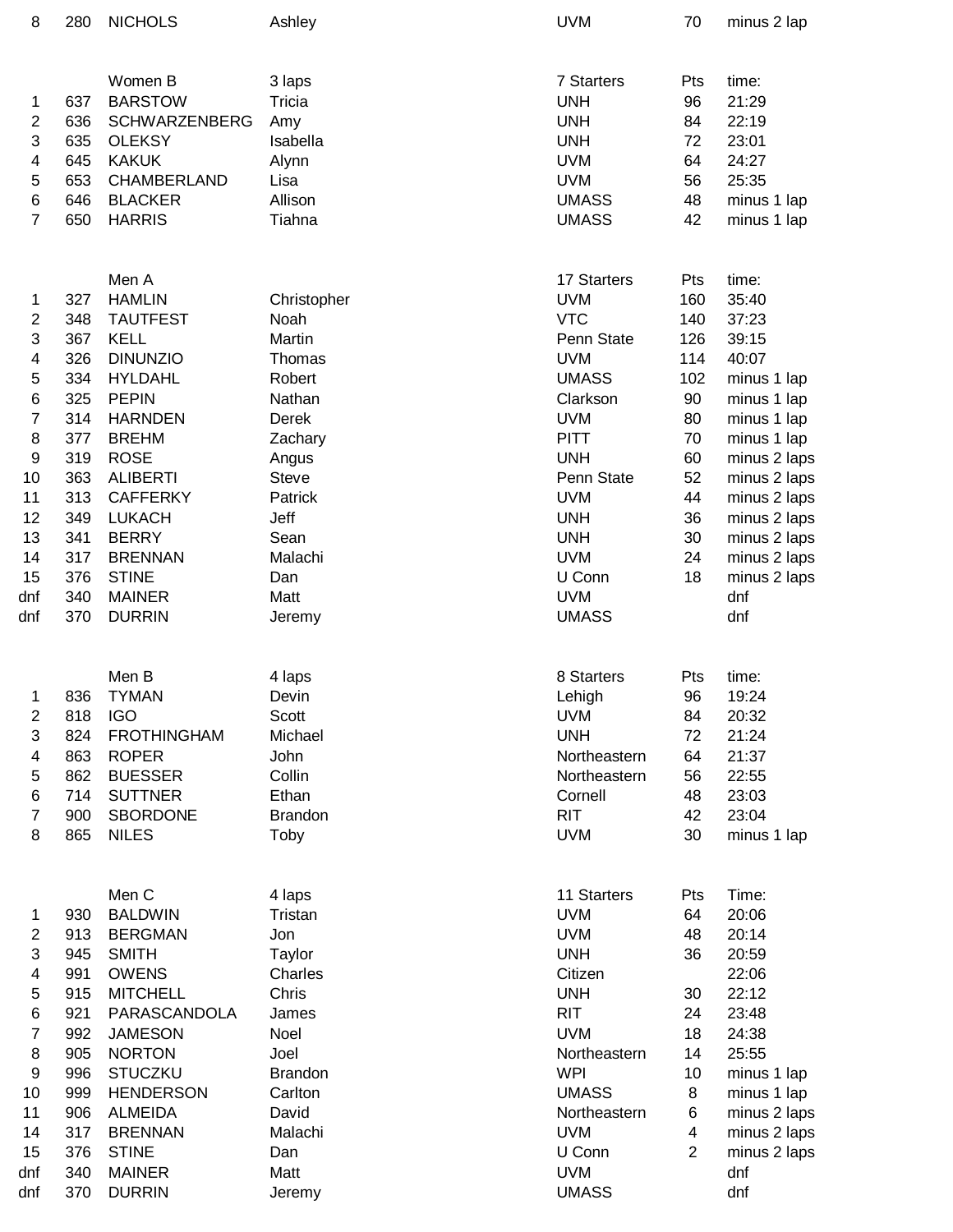#### **Team Relay**

|    |            | A Class        | 3 Laps |     |       |
|----|------------|----------------|--------|-----|-------|
|    |            |                |        | pts | Time  |
| 1. | <b>UVM</b> | 327, 276, 326  |        | 110 | 14:05 |
| 2  | <b>UNH</b> | 254, 319, 341  |        | 92  | 16:16 |
| 3  | <b>NU</b>  | 862, 863, 1    |        | 79  | 16:36 |
| 4  | <b>UNH</b> | 635, 349, 945  |        | 0   | 18:15 |
|    |            |                |        |     |       |
|    |            |                |        |     |       |
|    |            | <b>B</b> Class | 3 Laps | pts | Time  |
|    | <b>UNH</b> | 824, 636, 637  |        | 65  | 20:43 |
|    |            |                |        |     |       |

#### **Downhill**

| <b>KELCHIN</b><br>Andrea<br>240<br>248<br>Northeastern<br>1<br>2<br>276<br><b>LONG</b><br><b>UVM</b><br>210<br>Rose<br>3<br>$\mathbf 1$<br><b>SULLIVAN</b><br>Northeastern<br>189<br>Maggie<br>171<br>4<br>275<br><b>GREASER</b><br>U Conn<br>Jena<br>5<br>280<br><b>UVM</b><br>153<br><b>NICHOLS</b><br>Ashley<br>6<br>258<br>Clarkson<br><b>MINOR</b><br>Anne<br>Women B<br>1 Starter<br>pts<br>Gregory<br>Lizzie<br>144<br>648<br>1<br>Mens A<br>26 Starters<br>pts<br><b>BEAULIEU</b><br>U Maine<br>Michael<br>240<br>856<br>1<br>$\overline{2}$<br>320<br><b>UVM</b><br><b>SANTOS</b><br>210<br>Anthony<br>3<br>315<br><b>MELLEN</b><br>Sam<br>189<br>Northeastern<br>4<br>382<br><b>SEBAS</b><br>Mathew<br>171<br>Plymouth<br>5<br>500<br><b>MELONE</b><br><b>Billy</b><br><b>UNH</b><br>153<br>6<br>350<br><b>CLEMENZI</b><br><b>UMASS</b><br>135<br>Joseph<br>7<br>358<br><b>WELLS</b><br>Wentworth<br>120<br>Justin<br>8<br>903<br><b>MEISSNER</b><br>97.5<br>Robert<br>Northeastern<br>8<br>16<br><b>CONROY</b><br>97.5<br>Northeastern<br>Ryan<br>365<br><b>MCANDREW</b><br>Alex<br>Clarkson<br>78<br>10<br>338<br>66<br><b>ESTRICH</b><br>Ben<br>Northeastern<br>11<br>380<br><b>MCGONIGAL</b><br>54<br>12<br>Matt<br>Clarkson<br>36<br>13<br>318<br><b>HILLS</b><br>Ben<br>Northeastern<br>902<br><b>LINTILHAC</b><br>William<br><b>UVM</b><br>36<br>13<br>354<br>36<br>13<br><b>FRANCO</b><br>Samuel<br>U Conn<br>372<br>21<br>16<br><b>GENTILE</b><br>Nathaniel<br>Hampshire<br>355<br>15<br>17<br><b>SULLIVAN</b><br>Connor<br>U Conn<br>9<br>366<br><b>KEHS</b><br>Clarkson<br>18<br>Joshua<br>6<br>356<br><b>GILMAN</b><br><b>UVM</b><br>18<br>Tyler<br>3<br>337<br><b>UVM</b><br>20<br><b>ROSENFELD</b><br>Timothy<br>21<br>339<br><b>FOSTER</b><br><b>Stuart</b><br>Northeastern<br>826<br>22<br><b>DEPREY</b><br><b>UVM</b><br>Daryl<br>23<br>342<br><b>CLARK</b><br>Caldwell<br><b>UVM</b><br>23<br>704<br><b>CLIFTON</b><br>Forrest<br>Union |  | Women A | 6 Starters | pts | time:      |
|---------------------------------------------------------------------------------------------------------------------------------------------------------------------------------------------------------------------------------------------------------------------------------------------------------------------------------------------------------------------------------------------------------------------------------------------------------------------------------------------------------------------------------------------------------------------------------------------------------------------------------------------------------------------------------------------------------------------------------------------------------------------------------------------------------------------------------------------------------------------------------------------------------------------------------------------------------------------------------------------------------------------------------------------------------------------------------------------------------------------------------------------------------------------------------------------------------------------------------------------------------------------------------------------------------------------------------------------------------------------------------------------------------------------------------------------------------------------------------------------------------------------------------------------------------------------------------------------------------------------------------------------------------------------------------------------------------------------------------------------------------------------------------------------------------------------------------------------------------------------------------------------------------------------------------------------------------------------|--|---------|------------|-----|------------|
|                                                                                                                                                                                                                                                                                                                                                                                                                                                                                                                                                                                                                                                                                                                                                                                                                                                                                                                                                                                                                                                                                                                                                                                                                                                                                                                                                                                                                                                                                                                                                                                                                                                                                                                                                                                                                                                                                                                                                                     |  |         |            |     | 06:06.0    |
|                                                                                                                                                                                                                                                                                                                                                                                                                                                                                                                                                                                                                                                                                                                                                                                                                                                                                                                                                                                                                                                                                                                                                                                                                                                                                                                                                                                                                                                                                                                                                                                                                                                                                                                                                                                                                                                                                                                                                                     |  |         |            |     | 06:36.0    |
|                                                                                                                                                                                                                                                                                                                                                                                                                                                                                                                                                                                                                                                                                                                                                                                                                                                                                                                                                                                                                                                                                                                                                                                                                                                                                                                                                                                                                                                                                                                                                                                                                                                                                                                                                                                                                                                                                                                                                                     |  |         |            |     | 06:50.0    |
|                                                                                                                                                                                                                                                                                                                                                                                                                                                                                                                                                                                                                                                                                                                                                                                                                                                                                                                                                                                                                                                                                                                                                                                                                                                                                                                                                                                                                                                                                                                                                                                                                                                                                                                                                                                                                                                                                                                                                                     |  |         |            |     | 09:02.0    |
|                                                                                                                                                                                                                                                                                                                                                                                                                                                                                                                                                                                                                                                                                                                                                                                                                                                                                                                                                                                                                                                                                                                                                                                                                                                                                                                                                                                                                                                                                                                                                                                                                                                                                                                                                                                                                                                                                                                                                                     |  |         |            |     | 10:48.0    |
|                                                                                                                                                                                                                                                                                                                                                                                                                                                                                                                                                                                                                                                                                                                                                                                                                                                                                                                                                                                                                                                                                                                                                                                                                                                                                                                                                                                                                                                                                                                                                                                                                                                                                                                                                                                                                                                                                                                                                                     |  |         |            |     | <b>DNF</b> |
|                                                                                                                                                                                                                                                                                                                                                                                                                                                                                                                                                                                                                                                                                                                                                                                                                                                                                                                                                                                                                                                                                                                                                                                                                                                                                                                                                                                                                                                                                                                                                                                                                                                                                                                                                                                                                                                                                                                                                                     |  |         |            |     |            |
|                                                                                                                                                                                                                                                                                                                                                                                                                                                                                                                                                                                                                                                                                                                                                                                                                                                                                                                                                                                                                                                                                                                                                                                                                                                                                                                                                                                                                                                                                                                                                                                                                                                                                                                                                                                                                                                                                                                                                                     |  |         |            |     | time:      |
|                                                                                                                                                                                                                                                                                                                                                                                                                                                                                                                                                                                                                                                                                                                                                                                                                                                                                                                                                                                                                                                                                                                                                                                                                                                                                                                                                                                                                                                                                                                                                                                                                                                                                                                                                                                                                                                                                                                                                                     |  |         |            |     | 0:11:09    |
|                                                                                                                                                                                                                                                                                                                                                                                                                                                                                                                                                                                                                                                                                                                                                                                                                                                                                                                                                                                                                                                                                                                                                                                                                                                                                                                                                                                                                                                                                                                                                                                                                                                                                                                                                                                                                                                                                                                                                                     |  |         |            |     |            |
|                                                                                                                                                                                                                                                                                                                                                                                                                                                                                                                                                                                                                                                                                                                                                                                                                                                                                                                                                                                                                                                                                                                                                                                                                                                                                                                                                                                                                                                                                                                                                                                                                                                                                                                                                                                                                                                                                                                                                                     |  |         |            |     | time:      |
|                                                                                                                                                                                                                                                                                                                                                                                                                                                                                                                                                                                                                                                                                                                                                                                                                                                                                                                                                                                                                                                                                                                                                                                                                                                                                                                                                                                                                                                                                                                                                                                                                                                                                                                                                                                                                                                                                                                                                                     |  |         |            |     | 04:02.0    |
|                                                                                                                                                                                                                                                                                                                                                                                                                                                                                                                                                                                                                                                                                                                                                                                                                                                                                                                                                                                                                                                                                                                                                                                                                                                                                                                                                                                                                                                                                                                                                                                                                                                                                                                                                                                                                                                                                                                                                                     |  |         |            |     | 04:21.0    |
|                                                                                                                                                                                                                                                                                                                                                                                                                                                                                                                                                                                                                                                                                                                                                                                                                                                                                                                                                                                                                                                                                                                                                                                                                                                                                                                                                                                                                                                                                                                                                                                                                                                                                                                                                                                                                                                                                                                                                                     |  |         |            |     | 04:28.0    |
|                                                                                                                                                                                                                                                                                                                                                                                                                                                                                                                                                                                                                                                                                                                                                                                                                                                                                                                                                                                                                                                                                                                                                                                                                                                                                                                                                                                                                                                                                                                                                                                                                                                                                                                                                                                                                                                                                                                                                                     |  |         |            |     | 04:29.0    |
|                                                                                                                                                                                                                                                                                                                                                                                                                                                                                                                                                                                                                                                                                                                                                                                                                                                                                                                                                                                                                                                                                                                                                                                                                                                                                                                                                                                                                                                                                                                                                                                                                                                                                                                                                                                                                                                                                                                                                                     |  |         |            |     | 04:34.0    |
|                                                                                                                                                                                                                                                                                                                                                                                                                                                                                                                                                                                                                                                                                                                                                                                                                                                                                                                                                                                                                                                                                                                                                                                                                                                                                                                                                                                                                                                                                                                                                                                                                                                                                                                                                                                                                                                                                                                                                                     |  |         |            |     | 04:41.0    |
|                                                                                                                                                                                                                                                                                                                                                                                                                                                                                                                                                                                                                                                                                                                                                                                                                                                                                                                                                                                                                                                                                                                                                                                                                                                                                                                                                                                                                                                                                                                                                                                                                                                                                                                                                                                                                                                                                                                                                                     |  |         |            |     | 04:42.0    |
|                                                                                                                                                                                                                                                                                                                                                                                                                                                                                                                                                                                                                                                                                                                                                                                                                                                                                                                                                                                                                                                                                                                                                                                                                                                                                                                                                                                                                                                                                                                                                                                                                                                                                                                                                                                                                                                                                                                                                                     |  |         |            |     | 04:46.0    |
|                                                                                                                                                                                                                                                                                                                                                                                                                                                                                                                                                                                                                                                                                                                                                                                                                                                                                                                                                                                                                                                                                                                                                                                                                                                                                                                                                                                                                                                                                                                                                                                                                                                                                                                                                                                                                                                                                                                                                                     |  |         |            |     | 04:46.0    |
|                                                                                                                                                                                                                                                                                                                                                                                                                                                                                                                                                                                                                                                                                                                                                                                                                                                                                                                                                                                                                                                                                                                                                                                                                                                                                                                                                                                                                                                                                                                                                                                                                                                                                                                                                                                                                                                                                                                                                                     |  |         |            |     | 04:49.0    |
|                                                                                                                                                                                                                                                                                                                                                                                                                                                                                                                                                                                                                                                                                                                                                                                                                                                                                                                                                                                                                                                                                                                                                                                                                                                                                                                                                                                                                                                                                                                                                                                                                                                                                                                                                                                                                                                                                                                                                                     |  |         |            |     | 04:50.0    |
|                                                                                                                                                                                                                                                                                                                                                                                                                                                                                                                                                                                                                                                                                                                                                                                                                                                                                                                                                                                                                                                                                                                                                                                                                                                                                                                                                                                                                                                                                                                                                                                                                                                                                                                                                                                                                                                                                                                                                                     |  |         |            |     | 04:53.0    |
|                                                                                                                                                                                                                                                                                                                                                                                                                                                                                                                                                                                                                                                                                                                                                                                                                                                                                                                                                                                                                                                                                                                                                                                                                                                                                                                                                                                                                                                                                                                                                                                                                                                                                                                                                                                                                                                                                                                                                                     |  |         |            |     | 04:55.0    |
|                                                                                                                                                                                                                                                                                                                                                                                                                                                                                                                                                                                                                                                                                                                                                                                                                                                                                                                                                                                                                                                                                                                                                                                                                                                                                                                                                                                                                                                                                                                                                                                                                                                                                                                                                                                                                                                                                                                                                                     |  |         |            |     | 04:55.0    |
|                                                                                                                                                                                                                                                                                                                                                                                                                                                                                                                                                                                                                                                                                                                                                                                                                                                                                                                                                                                                                                                                                                                                                                                                                                                                                                                                                                                                                                                                                                                                                                                                                                                                                                                                                                                                                                                                                                                                                                     |  |         |            |     | 04:55.0    |
|                                                                                                                                                                                                                                                                                                                                                                                                                                                                                                                                                                                                                                                                                                                                                                                                                                                                                                                                                                                                                                                                                                                                                                                                                                                                                                                                                                                                                                                                                                                                                                                                                                                                                                                                                                                                                                                                                                                                                                     |  |         |            |     | 04:56.0    |
|                                                                                                                                                                                                                                                                                                                                                                                                                                                                                                                                                                                                                                                                                                                                                                                                                                                                                                                                                                                                                                                                                                                                                                                                                                                                                                                                                                                                                                                                                                                                                                                                                                                                                                                                                                                                                                                                                                                                                                     |  |         |            |     | 04:57.0    |
|                                                                                                                                                                                                                                                                                                                                                                                                                                                                                                                                                                                                                                                                                                                                                                                                                                                                                                                                                                                                                                                                                                                                                                                                                                                                                                                                                                                                                                                                                                                                                                                                                                                                                                                                                                                                                                                                                                                                                                     |  |         |            |     | 05:02.0    |
|                                                                                                                                                                                                                                                                                                                                                                                                                                                                                                                                                                                                                                                                                                                                                                                                                                                                                                                                                                                                                                                                                                                                                                                                                                                                                                                                                                                                                                                                                                                                                                                                                                                                                                                                                                                                                                                                                                                                                                     |  |         |            |     | 05:02.0    |
|                                                                                                                                                                                                                                                                                                                                                                                                                                                                                                                                                                                                                                                                                                                                                                                                                                                                                                                                                                                                                                                                                                                                                                                                                                                                                                                                                                                                                                                                                                                                                                                                                                                                                                                                                                                                                                                                                                                                                                     |  |         |            |     | 05:03.0    |
|                                                                                                                                                                                                                                                                                                                                                                                                                                                                                                                                                                                                                                                                                                                                                                                                                                                                                                                                                                                                                                                                                                                                                                                                                                                                                                                                                                                                                                                                                                                                                                                                                                                                                                                                                                                                                                                                                                                                                                     |  |         |            |     | 05:04.0    |
|                                                                                                                                                                                                                                                                                                                                                                                                                                                                                                                                                                                                                                                                                                                                                                                                                                                                                                                                                                                                                                                                                                                                                                                                                                                                                                                                                                                                                                                                                                                                                                                                                                                                                                                                                                                                                                                                                                                                                                     |  |         |            |     | 05:06.0    |
|                                                                                                                                                                                                                                                                                                                                                                                                                                                                                                                                                                                                                                                                                                                                                                                                                                                                                                                                                                                                                                                                                                                                                                                                                                                                                                                                                                                                                                                                                                                                                                                                                                                                                                                                                                                                                                                                                                                                                                     |  |         |            |     | 05:09.0    |
|                                                                                                                                                                                                                                                                                                                                                                                                                                                                                                                                                                                                                                                                                                                                                                                                                                                                                                                                                                                                                                                                                                                                                                                                                                                                                                                                                                                                                                                                                                                                                                                                                                                                                                                                                                                                                                                                                                                                                                     |  |         |            |     | 05:09.0    |
| 322<br>25<br><b>OLIVER</b><br><b>Jack</b><br><b>UVM</b>                                                                                                                                                                                                                                                                                                                                                                                                                                                                                                                                                                                                                                                                                                                                                                                                                                                                                                                                                                                                                                                                                                                                                                                                                                                                                                                                                                                                                                                                                                                                                                                                                                                                                                                                                                                                                                                                                                             |  |         |            |     | 05:12.0    |
| 26<br>850<br><b>GAMBARDELLA</b><br>U Conn<br>David                                                                                                                                                                                                                                                                                                                                                                                                                                                                                                                                                                                                                                                                                                                                                                                                                                                                                                                                                                                                                                                                                                                                                                                                                                                                                                                                                                                                                                                                                                                                                                                                                                                                                                                                                                                                                                                                                                                  |  |         |            |     | 05:20.0    |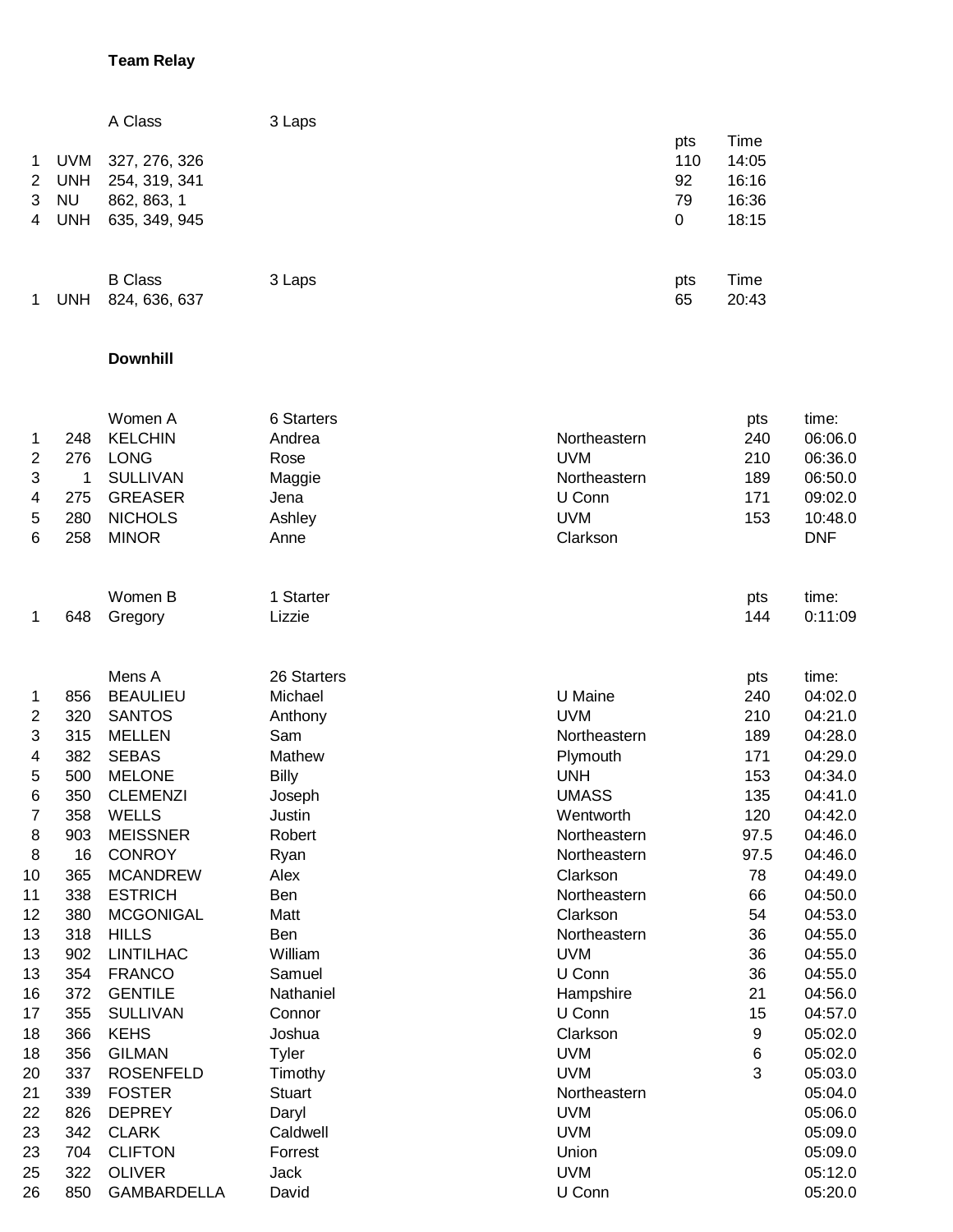|                |      | Mens' B            | 24 Starters    |                            | pts       | time:   |
|----------------|------|--------------------|----------------|----------------------------|-----------|---------|
| 1              | 300  | <b>DICK</b>        | Alexander      | Northeastern               | 144       | 05:03.0 |
| 2              | 720  | <b>GORMLAY</b>     | David          | Champlain                  | 126       | 05:05.0 |
| 3              | 717  | <b>ETERNO</b>      | Austin         | <b>UVM</b>                 | 104       | 05:07.0 |
| 3              | 852  | <b>LAPLANTE</b>    | Shaun          | <b>UMASS</b>               | 104       | 05:07.0 |
| 5              | 859  | <b>AUNER</b>       | Sean           | <b>Central Connecticut</b> | 84        | 05:09.0 |
| 6              | 827  | <b>MEGILL</b>      | Robin          | <b>UVM</b>                 | 72        | 05:11.0 |
| 7              | 822  | <b>VARGAS</b>      | Wyatt          | <b>UVM</b>                 | 63        | 05:12.0 |
| 8              | 846  | <b>MIELE</b>       | Anthony        | U Conn                     | 41.5      | 05:18.0 |
| 8              | 848  | <b>DAVIS</b>       | Joe            | U Conn                     | 41.5      | 05:18.0 |
| 10             | 842  | <b>FOSTER</b>      | Joseph         | U Conn                     | 27        | 05:22.0 |
| 11             | 941  | <b>BRADFORD</b>    | Kyle           | <b>UVM</b>                 | 21        | 05:23.0 |
| 12             | 853  | <b>KLEIN</b>       | Nelson         | <b>UMASS</b>               | 12        | 05:28.0 |
| 12             | 881  | <b>CURRAN</b>      | Sean           | Wentworth                  | 12        | 05:28.0 |
| 14             | 841  | <b>SCHNEIDER</b>   | Marc           | U Conn                     |           | 05:32.0 |
| 15             | 883  | <b>DONAHUE</b>     | Patrick        | St Michael's               |           | 05:34.0 |
| 16             | 719  | <b>CZAJA</b>       | William        | U Conn                     |           | 05:36.0 |
| 17             | 840  | <b>SOLOWAY</b>     | Benjamin       | U Conn                     |           | 05:38.0 |
| 18             | 921  | PARASCANDOLA       | James          | <b>RIT</b>                 |           | 05:42.0 |
| 19             | 838  | <b>SEILS</b>       | <b>Drew</b>    | U Conn                     |           | 05:46.0 |
| 20             | 882  | <b>WILLIAMS</b>    | Timothy        | Wentworth                  |           | 05:54.0 |
| 21             | 705  | <b>SPENCER</b>     | Lee            | <b>UVM</b>                 |           | 05:55.0 |
| 22             | 821  | <b>GORDON</b>      | Geoff          | <b>UVM</b>                 |           | 06:02.0 |
| 23             | 836  | <b>TYMAN</b>       | Devin          | Lehigh                     |           | 06:08.0 |
| 24             | 900  | <b>SBORDONE</b>    | <b>Brandon</b> | <b>RIT</b>                 |           | 06:09.0 |
|                |      |                    |                |                            |           |         |
|                |      | <b>MENS C</b>      | 12 Starters    |                            |           | time:   |
|                | 988  | <b>BALZANO</b>     | Thomas         | <b>UCONN</b>               | pts<br>96 | 05:29.0 |
| 1<br>2         | 703  | <b>VAN VRANKEN</b> | Cooper         | <b>UVM</b>                 | 72        | 05:40.0 |
| 3              | 909  | <b>ARROYO</b>      | Charles        | <b>Boston C</b>            | 54        | 05:48.0 |
| 4              | 818  | <b>IGO</b>         | <b>Scott</b>   | <b>UVM</b>                 | 45        | 06:11.0 |
| 5              | 829  | <b>BROWNING</b>    | Zachary        | <b>RIT</b>                 | 36        | 06:14.0 |
| 6              | 659  | <b>SCHNEIDER</b>   | Philip         | <b>RPI</b>                 | 27        | 06:16.0 |
| 7              | 984  | <b>HORT</b>        | Alexander      | <b>UVM</b>                 | 21        | 06:18.0 |
| 8              | 946  | <b>GOLDMAN</b>     | Mathew         | <b>UVM</b>                 | 15        | 06:51.0 |
| 9              | 990  | <b>MOJCHER</b>     | Alex           | <b>UMASS</b>               | 12        | 07:27.0 |
| 10             | 974  | <b>BARTHOL</b>     | Erik           | Lehigh                     | 9         | 07:29.0 |
| 11             | 834  | <b>SHANKAR</b>     | <b>Steve</b>   | <b>RPI</b>                 | 6         | 07:38.0 |
| 12             | 906  | <b>ALMEIDA</b>     | David          | Northeastern               | 3         | 08:41.0 |
|                |      |                    |                |                            |           |         |
|                |      | <b>ALUM</b>        | 3 Starters     |                            |           |         |
| 1              | 1001 | ILL                | Will           | Alum                       |           | 04:52.0 |
| $\overline{2}$ | 1007 | Fitzi              |                | Alum                       |           | 05:04.0 |

1008 OWEN Dillon Alum 06:33.0

| <b>Saturday Uniques</b> | 139 |
|-------------------------|-----|
| <b>Saturday Starts</b>  | 176 |
| <b>Sunday Uniques</b>   | 114 |
| <b>Sunday Starts</b>    | 142 |
| <b>Weekend Uniques</b>  | 158 |